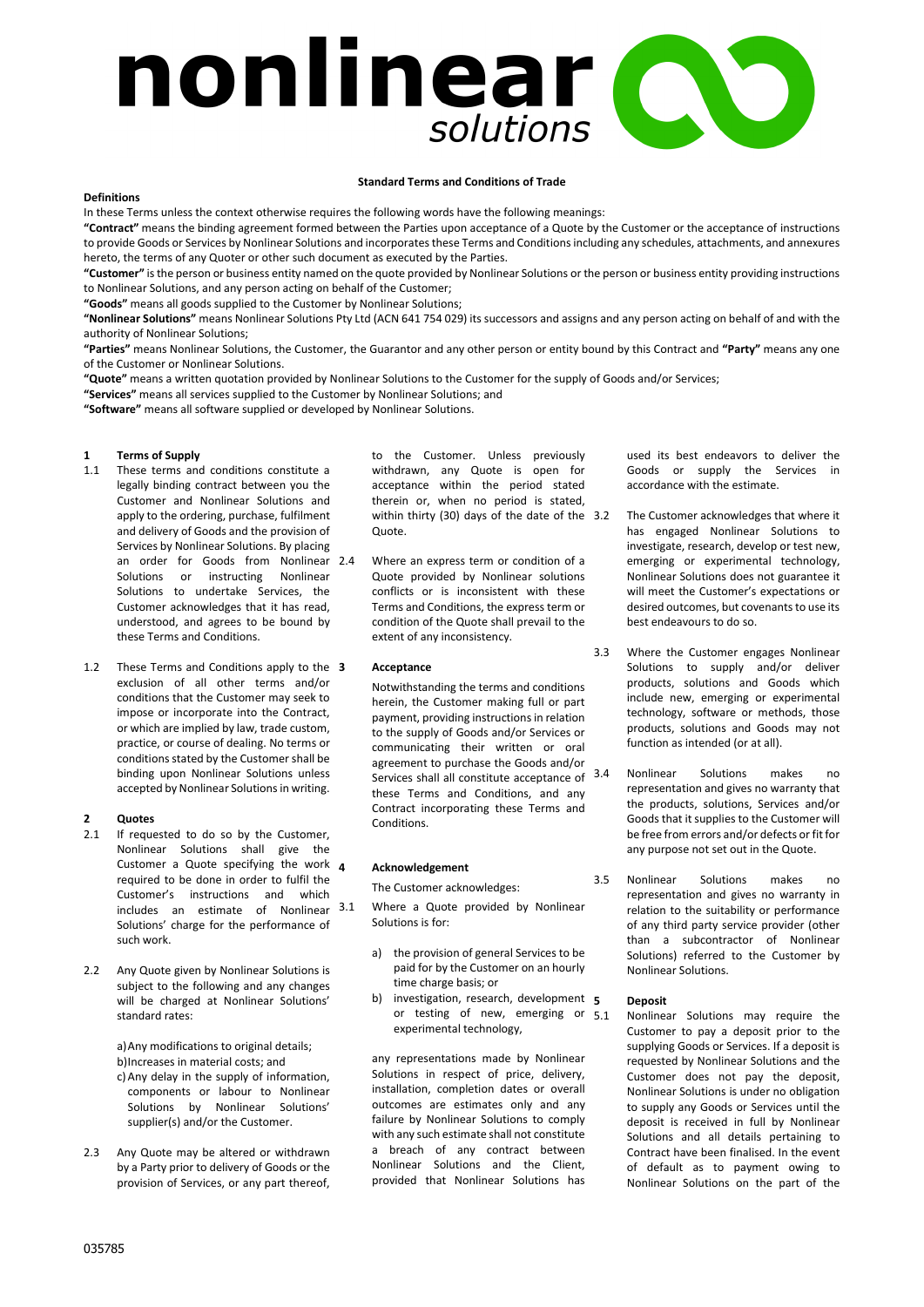# nonlinear C solutions

Customer, the Customer shall forfeit its deposit to Nonlinear Solutions and Nonlinear Solutions may claim any profit or margin contemplated by or allowed for in the contract in addition to any remedy available to Nonlinear Solutions at law or in equity.

#### **6 Contract Price**

- 6.1 The price for Goods and Services provided 7 by Nonlinear Solutions will either be as 7.1 stated in writing in Nonlinear Solutions' Quote or, if no written Quote is provided, calculated in accordance with Nonlinear Solutions' schedule of standard charges. Unless otherwise stated in writing, prices are exclusive of packaging, delivery costs (including insurance), GST or other applicable tax or levy, all of which will be payable by the Customer.
- 6.2 Nonlinear Solutions' Quote includes the supply of Goods and Services noted in the Quote and does not include (unless specified in the Quote):
	- a) the supply of Goods and Services which are not contained in the Quote;
	- b) the supply of Goods and Services outside of business hours (9:00am – 5:00pm Monday to Friday, excluding public holidays);
	- c) travel and accommodation costs where Nonlinear Solutions is contracted to supply Goods or Services outside of the Perth metropolitan area or is required by the Customer to remain on site for more than 24 consecutive hours, 7.4 which costs are payable to Nonlinear Solutions in addition to any quoted price;
	- d) the removal of pre-existing fixtures, fittings, machinery, equipment rubbish or waste;
	- e) repair work by other contractors; or
	- f) Urgent repairs or emergency callouts, which are charged in accordance with Nonlinear Solutions' schedule of standard charges.
- 6.3 An additional charge ("**Additional Charge**") will be payable to Nonlinear Solutions by the Customer where:
	- a) additional Goods and Services are required to be supplied or undertaken;
	- b) the Customer alters the specifications after the Quote is agreed to; or
	- c) the Customer requires Nonlinear Solutions to deliver Goods or perform work urgently.
- 6.4 Where an Additional Charge will be required, Nonlinear Solutions will endeavour to advise the Customer prior to

supplying the additional Good or Service. 9 The Customer acknowledges and agrees that in some urgent and unforeseen circumstances, Nonlinear Solutions will be unable to advise the Customer of the Additional Charge before it is incurred, and the Customer agrees to pay for all urgent and unforeseen Additional Charges.

#### **7 Variations**

- Any works completed by Nonlinear Solutions that are not specified in a Quote or accepted Purchase Order will be charged to and paid for by the Customer. Nonlinear Solutions may charge the Customer for variations to a Quote or accepted Purchase Order with a verbal Quote, and without the submission of a written Quote. In such circumstances, any invoice issued to the Customer will be prima facie evidence of the additional work completed pursuant to the variation, and the appropriate charge for that additional work.
- 7.2 Nonlinear Solutions assumes that any information supplied by the Customer and/or the Customers' employees is correct.
	- 7.3 Nonlinear Solutions' Quote does not include any extra charges associated with correcting work where incorrect or insufficient information has been supplied 11 by the Customer and/or the Customers' employees.
	- Where incorrect or insufficient information has been provided to Nonlinear Solutions and any works completed by Nonlinear Solutions has to be redone as a direct result of the provision of incorrect or insufficient information by the Customer and/or the Customers' employees to Nonlinear Solutions and/or Nonlinear Solutions' employees, Nonlinear Solutions may charge the Customer for that additional work at Nonlinear Solutions standard rates, and the Customer shall pay for that additional work.

#### **8 Goods**

The Customer acknowledges that all Goods described in the Quote, order and/or Contract are described in general 12 terms and may incorporate such structural 12.1 and cosmetic design and mechanical alterations or modifications as are made from time to time made by the respective manufacturers thereof in accordance with their policies for altering, modifying, and updating their products.

## **9 Specifications and drawings**

All specifications, drawings, and particulars provided by Nonlinear Solutions to the Customer are approximations, and any deviation does not vitiate any contract between the Customer and Nonlinear Solutions or form grounds for any claim against Nonlinear Solutions by the Customer. The<br>descriptions. illustrations and descriptions, performances contained in catalogues, price lists and other advertising matter do not form part of any Contract between the Customer and Nonlinear Solutions or form the description applied to the Goods.

#### **10 Performance**

Any performance figures, levels or characteristics contained in catalogues, advertising material or quoted by Nonlinear Solutions are estimates only. Nonlinear Solutions is under no liability for damages for failure of the Goods to attain such performance figures, levels or characteristics unless specifically guaranteed in writing by an authorised representative of Nonlinear Solutions. Any such written guarantees are subject to recognised tolerances and margins of error applicable to such figures.

#### **11 Third party products**

The Customer acknowledges that Nonlinear Solutions may make use of or provide third party products and applications to the Customer in<br>connection with the Services. connection with the Notwithstanding anything to the contrary in these Terms and Conditions, the Customer's use of and access to those third party products is subject to and conditional upon the Customer's compliance with the third party product terms, which the Customer may request from Nonlinear Solutions. If Nonlinear Solutions' arrangements with the third party for the use of their products ceases for whatever reason, the Customer acknowledges that Nonlinear Solutions may cease to provide the Customer with access to the relevant third party product(s).

#### **12 Payment**

The Customer must pay Nonlinear Solutions the total amount set out in any invoice without set-off, reduction or counter-claim within the time specified in Nonlinear Solutions' Quote and/or work authorisation form. If no payment terms are specified, the time for payment shall be strictly fourteen (14) days from the date of the invoice.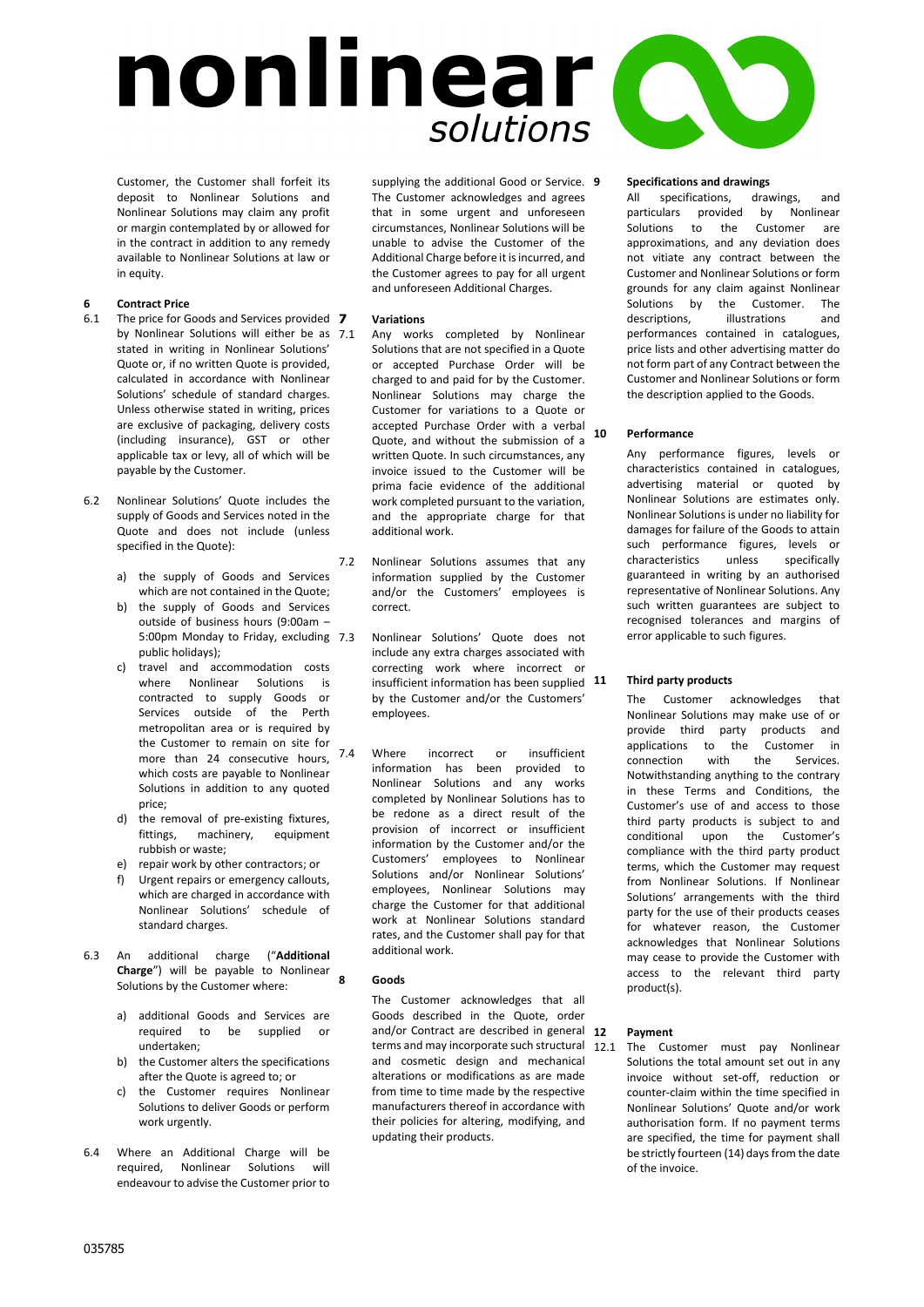

- 12.2 If full payment for the Goods or Services is not made when due, then Nonlinear Solutions may without prejudice to any other remedies available to it:
	- (a) cancel or withhold the supply of Goods or Services; and
	- (b) charge the Customer interest at the rate of 15% per annum or part thereof and interest shall continue to accrue both before and after judgment calculated on a daily basis.
- 12.3 The Customer indemnifies Nonlinear Solutions for all costs, expenses or losses incurred by Nonlinear Solutions as a result of the Customer's failure to pay all sums owing by the Customer to Nonlinear Solutions including without (limiting the generality of the forgoing) any debt collection and legal costs incurred in enforcing payment on an indemnity 14 and/or solicitor and own client basis.
- 12.4 The Customer indemnifies Nonlinear Solutions against all costs and expenses (including legal costs on an indemnity and/or solicitor and own client basis) incurred by Nonlinear Solutions and/or its agents by reason of any enforcement of obligations and recovery of monies due to Nonlinear Solutions or recovery of possession of Goods from the Customer.
- 12.5 Nonlinear Solutions may at any time setoff amounts owed by Nonlinear Solutions to the Customer from any money owing by the Customer to Nonlinear Solutions.
- 12.6 If agreed progress payments are not honoured by the Customer, Nonlinear Solutions may cease any further work, and the provision of Goods and/or Services until such time as the outstanding progress payment(s) is/are received by Nonlinear Solutions.
- 12.7 If Nonlinear Solutions is responsible for any cost, loss, or damage, it is entitled to:
	- (a) issue a certificate to the Customer as 14.3 All Software supplied to a Customer by to its assessment of that sum, which will be prima facie evidence of the amount due to Nonlinear Solutions;
	- (b) set off that sum as against any monies that may be or become due and owing to the Customer; or
	- (c) Recover that sum as a debt due and owing to Nonlinear Solutions.

#### **13 Ownership**

13.1 Title to Goods supplied by Nonlinear Solutions shall remain with Nonlinear Solutions until the Customer has paid all 15 monies owing to Nonlinear Solutions, whether or not the Goods have been

delivered and or affixed to a building or any structure and until the Customer pays Nonlinear Solutions in full:

- (a) The Customer holds the Goods as <sup>15.2</sup> bailee for Nonlinear Solutions. Until such time as Nonlinear Solutions is paid in full, the Customer must not encumber or otherwise charge the Goods and the Customer shall be fully responsible for any loss or damage to the Goods;
- (b) The Customer shall identify and store Nonlinear Solutions' Goods separately from their own goods; and
- (c) The Customer irrevocably authorises Nonlinear Solutions and its agents to enter the Customer's property 15.3 without notice, to uplift and remove any of the Goods for re-sale.

#### **14 Grant of Software License and use of Software**

Notwithstanding clause 13:

- 14.1 Any Software supplied to a Customer by 15.4 Nonlinear Solutions is supplied to the Customer pursuant to a non-exclusive and limited license to use the Software products and functionalities for which the Customer has paid the applicable fees solely for the Customer's internal business 15.5 purposes and in accordance with these Terms and Conditions. The Software is licensed, not sold to the Customer.
- 14.2 Nonlinear Solutions retains all right, title 16 and interest in and to any Software supplied to the Customer, regardless of the form or media in or on which the original and other copies of the Software may subsequently exist. The Customer does not acquire any right of ownership to the Software or to any related intellectual property rights. The Customer agrees to  $\begin{bmatrix} k & k \\ k & k \end{bmatrix}$  the Software confidential and  $\begin{bmatrix} 1 \\ 2 \end{bmatrix}$ prevent unauthorized disclosure to or use  $\frac{1}{17.1}$ of the Software by third parties without Nonlinear Solutions' prior written consent.
	- Nonlinear Solutions is protected by Australian copyright laws and international treaty provisions. The Customer may not copy the Software except with Nonlinear Solutions' prior written consent, and any copies that are made with Nonlinear Solutions' written consent must be used only by users Nonlinear Solutions has authorised to use the Software.

#### **15 Intellectual Property**

Nonlinear Solutions shall, at its absolute discretion, retain indefeasible title to all

intellectual property that it develops or creates on behalf of a Customer.

- Where Nonlinear Solutions develops and/or creates intellectual property on instructions from a Customer which enables it to supply specialised, individualsed or unique Goods or Services to the Customer, Nonlinear Solutions will grant the Customer a licence to use that intellectual property for the life of the Contract and may in its absolute discretion, extend the licence beyond the life of the Contract for any period it deems fit.
- The Customer shall not recreate, duplicate, distribute, sell or otherwise copy or dispose of any intellectual property created by Nonlinear Solutions without the express written consent of Nonlinear Solutions.
- The Customer must immediately notify Nonlinear Solutions in writing of any suspected, threatened, anticipated or actual breach of clause 15.3.
- Where the Customer has breached clause 15.3, the Customer shall indemnify and keep indemnified Nonlinear Solutions for any loss or damage suffered because of the breach.

#### **16 Confidential Information**

Each party agrees to keep confidential, and not to use or disclose, other than as permitted by this Agreement, any confidential information of the other party provided to or obtained by that party prior to or after entry into this Agreement.

**17 Personal Property Securities Act ("PPSA")** Unless the context requires otherwise, words and phrases defined in the PPSA have their same defined meaning in these Terms and Conditions.

17.2 The Customer acknowledges and agrees:

- (a) that these Terms and Conditions constitute a Security Agreement that creates a Security Interest in: (a) all Goods supplied to the Customer by Nonlinear Solutions; and (b) to be supplied by Nonlinear Solutions to the Customer in the future;
- (b) that the Security Interest created by these Terms and Conditions is a continuing Security Interest in all Goods (whether already supplied or to be supplied in the future) and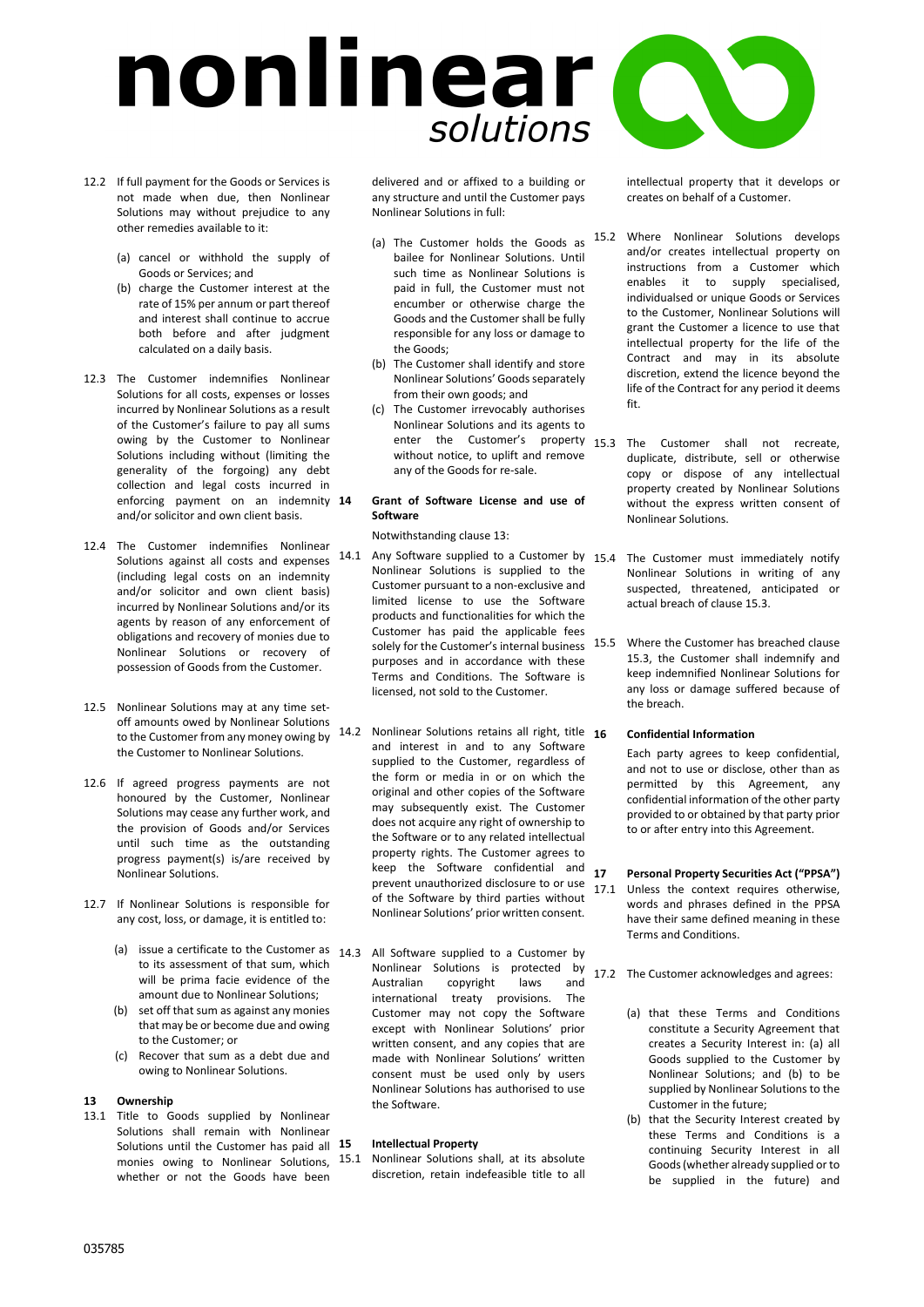

Proceeds, which will operate (despite 19<br>any intervening payment or 19.1 any intervening settlement of account) until Nonlinear Solutions has signed a release; and

- (c) to waive its rights in relation to the sections listed in sub-section 115(1) of which will not apply (to the extent, if any, mentioned) to the Security Agreement created by these Terms.
- 17.3 The Customer undertakes to:
	- (a) keep all Goods free from any charge, lien, or Security Interest except as created under these Terms and not to otherwise deal with the Goods in a way that may prejudice any rights of Nonlinear Solutions under these Terms and Conditions or the PPSA;
	- (b) sign any further documents and provide any further information  $_{19.5}$ (which must be complete, accurate and up to date in all respects) that Nonlinear Solutions may require related to this Security Agreement;
	- (c) indemnify, and upon demand reimburse Nonlinear Solutions for all fees (including actual legal fees on a solicitor/own client basis), costs, disbursements, and expenses in registering and maintaining a Financing Statement or Financing Change Statement on the Register or releasing any Goods charged thereby; 20 and enforcing or attempting to enforce the Security Interest created by these Terms; and
	- (d) not register or allow a Financing 20.1 The Customer has full power and authority Statement or a Financing Change Statement to be registered in respect of the Goods or Proceeds in favour of a third party, without the prior written consent of Nonlinear Solutions.

### **18 Risk and Delivery**

- The risk in the Goods shall pass to the Customer upon delivery/installation of the Goods to the Customer or to a third party nominated by the Customer.
- 18.2 Delivery of the Goods shall be made to the Customer's nominated address. Nonlinear Solutions shall not be liable for any loss or damage whatever due to the failure by Nonlinear Solutions to deliver the Goods (or any part of them) promptly or at all.
- 18.3 The Customer is responsible for and must protect Nonlinear Solutions' Goods and Services including any unfixed materials from theft, loss, or damage. The Customer must rectify all damage and replace all lost or stolen materials at its own cost.

#### **19 Guarantees and warranty**

Any warranty as to the Goods is limited to the written warranty provided by the manufacturer to the Customer on or before installation of the Goods.

- the PPSA (or as otherwise amended), 19.2 Any warranty shall become null and void if the Goods are modified, altered, damaged or put to any undue stress other than in the way the Goods were designed to perform.
	- 19.3 Nonlinear Solutions does not warrant any goods or components supplied by the Customer.
	- 19.4 After completion of the supply of the Goods and/or the Services, the Customer shall notify Nonlinear Solutions of any apparent defects, faults or omissions in the Goods and/or Services.
		- 19.5 Nonlinear Solutions shall not be liable to the Customer for any damage occasioned by others repairing any fault, omission or defect in the Goods or Services unless the Customer has given Nonlinear Solutions written notice of the alleged fault, omission or defect and permitted Nonlinear Solutions no less than 48 hours from receiving written notice thereof to make good the apparent fault, omission, or defect by appropriate rectification work.

### **20 Warranties**

Customer warrants, acknowledges and represents:

- to enter into any agreement including the Contract with Nonlinear Solutions and the person signing or accepting the Quote incorporating these Terms and Conditions indemnifies Nonlinear Solutions against all losses, costs or claims incurred by Nonlinear Solutions arising out of the person so signing not in fact having such power or authority;
- 20.2 If the Customer is at any time acting as trustee of a trust ("**Trust**"), then whether or not Nonlinear Solutions has notice of the Trust, the Customer covenants as follows:
	- (a) Any contract between the Customer and Nonlinear Solutions extends to all rights of indemnity which the Customer now or subsequently may have against the Trust and the trust 21 fund;
	- (b) The Customer has full and complete power and authority under the Trust to enter into a contract with Nonlinear Solutions and the provisions of the Trust do not purport to exclude or

take away the right of indemnity of the Customer against the Trust or the trust fund. The Customer will not release the right of indemnity or commit any breach of trust or be a party to any other action which might prejudice that right of indemnity; and

- (c) The Customer will not without consent in writing of Nonlinear Solutions cause, permit or suffer to happen any of the following events:
	- (i) The removal, replacement, or retirement of the Customer as trustee of the Trust;
	- (ii) Any alteration to or variation of the terms of the trust;
	- (iii) Any advancement or distribution of capital to the Trust; or
	- (iv) Any resettlement of the Trust property.
- (d) The Customer has disclosed to Nonlinear Solutions all facts, circumstances, and other information of which the Customer knows or should reasonably know relating to the supply of the Goods and or Services and which are material to or may have an effect on Nonlinear Solutions.
- (e) If the Customer introduces any employee, agent or third party to Nonlinear Solutions as the Customer's duly authorised representative, once introduced, that person shall have full authority of the Customer to order any Goods or Services on the Customer's behalf and/or to vary any order made by the Customer.
- (f) In the event that the Customer's duly authorised representative is to have limited authority to act on behalf of the Customer, the Customer will advise Nonlinear Solutions of the terms of that limitation in writing.
- (g) The Customer acknowledges and accepts that they will be solely liable jointly and severally liable for all costs incurred in providing any Goods and/or Services requested by the Customer's duly authorised representative.

#### **21 Liability**

21.1 The parties acknowledge that, under the Australian Consumer Law, certain conditions and warranties may be implied in these Terms and there are rights and remedies conferred on the Customer in relation to the provision of the goods and services which cannot be excluded,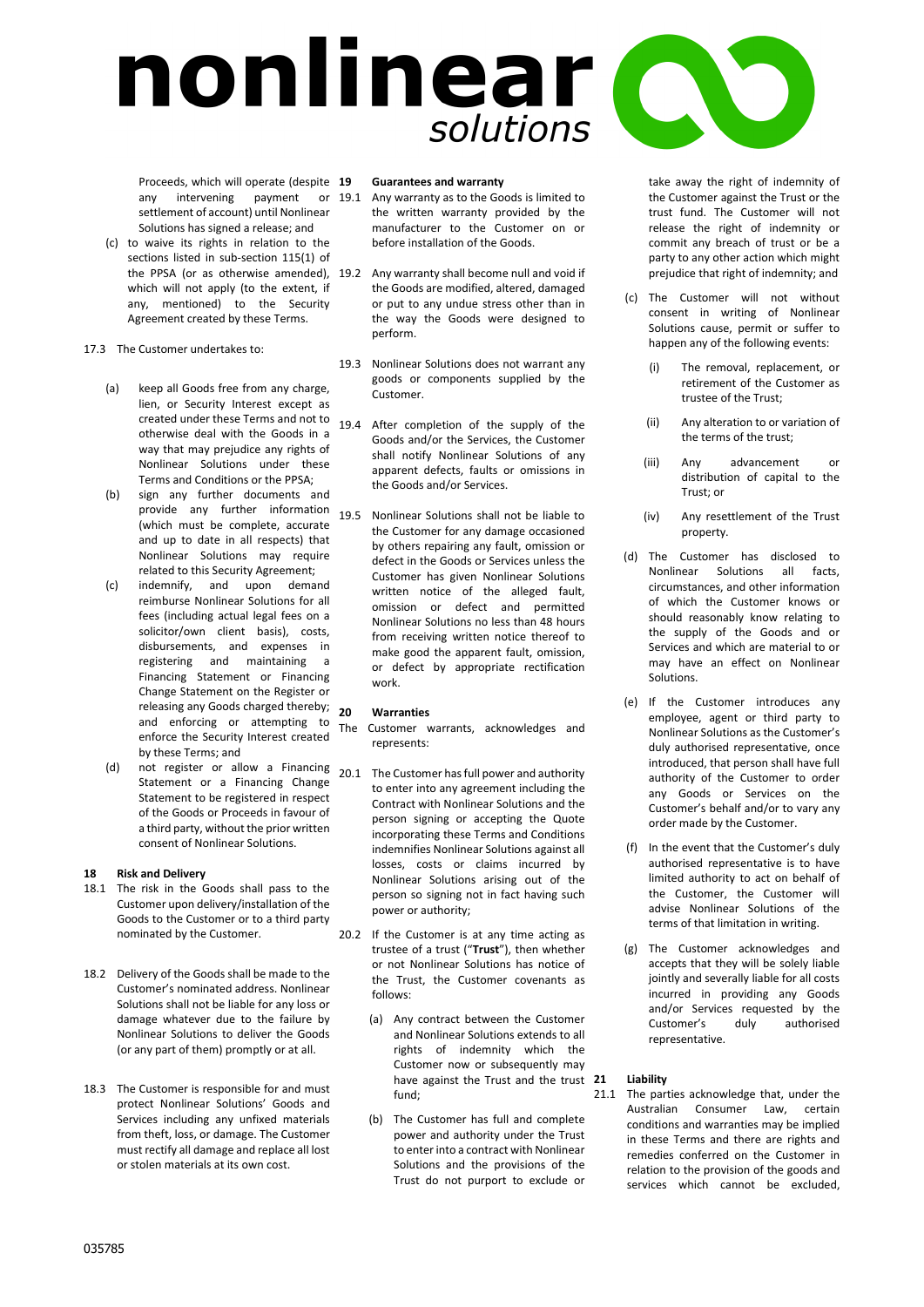# nonlinear ( solutions

restricted, or modified by the Agreement ("Non-excludable Rights").

- 21.2 Nonlinear Solutions disclaims all conditions and warranties expressed or implied, and all rights and remedies conferred on the Customer, by statute, the common law, equity, trade, custom or usage or otherwise and all those conditions and warranties and all those rights and remedies are excluded other than any Non-excludable Rights. To the extent permitted by law, the liability of Nonlinear Solutions for a breach of a Non-Excludable Right is limited, at Nonlinear Solutions' option, to the supplying of the Goods and/or any services again or payment of the cost of having the Goods and/or services supplied again.
- 21.3 Notwithstanding any other provision of these Terms, Nonlinear Solutions is in no circumstances (whatever the cause) liable in contract, tort including without limitation, negligence or breach of statutory duty or otherwise to compensate the Customer for:
	- (a) any increased costs or expenses;
	- (b) any loss of profit, revenue, business, contracts or anticipated savings;
	- (c) any loss or expense resulting from a claim by a third party; or<br>any special. indi-
	- (d) any special, indirect or consequential loss or damage of any nature whatsoever caused by Nonlinear Solutions' failure to complete or delay in delivering the Goods or completed the work.
- 21.4 Nonlinear Solutions will have no liability to the Customer in relation to any loss,  $23$ damage or expense caused by Nonlinear Solutions' failure to deliver the Goods or complete the work because of fire, flood,<br>tempest. earthquake. riot. civil earthquake, disturbance, theft, crime, strike, lockout, breakdown, war, pandemic, the inability of Nonlinear Solutions' normal suppliers to supply necessary material or any other matter beyond Nonlinear Solutions' control.
- 21.5 In circumstance where Nonlinear Solutions is held liable for loss or damage suffered by the Customer, Nonlinear Solutions' liability shall not, under any 24 circumstances, exceed the value of Goods  $24.1$ or Services supplied by Nonlinear Solutions.

#### **22 Cancelation**

22.1 Cancellation by the Customer The Customer may terminate a contract with Nonlinear Solutions by providing written notice of no less than 30 days, and in so doing may forfeit any Deposit paid to Nonlinear Solutions. Nonlinear Solutions incurs internal costs when the Customer accepts a Quote, including but not limited to obtaining parts from suppliers. If the Customer cancels a contract with Nonlinear Solutions, Nonlinear Solutions is entitled to recover all costs it has already incurred and deduct them from the Deposit or, if in the event the Deposit is insufficient to cover these costs, the Customer shall on demand pay Nonlinear Solutions for any direct (external) costs incurred to date. Such payment must be made within 7 days of the date of Nonlinear Solutions' invoice for such costs.

- 22.2 Cancellation by Nonlinear Solutions Nonlinear Solutions shall be entitled  $243$ without liability to the Customer to cancel an order or delivery of an order if:
	- (a) the Customer becomes insolvent, enter into a scheme of arrangement with creditors (other than with our consent) or the Customer ceases or threatens to cease to carry on all or 24.4 a material part of the Customer's business, or have a receiver appointed in respect of any or all of the Customer's assets or other steps are taken for the Customer's dissolution;
	- (b) the Customer or Nonlinear Solutions are refused any licences, consents, or permits in respect of the Goods or Services; or
	- (c) the Customer breaches any of these terms and conditions.

#### **23 Security and Charge**

23.1 The Customer hereby charges all property 24.6 (including personal and real property) both equitable and legal, present or future of the Customer in respect of any monies that may be owing by the Customer to Nonlinear Solutions under these Terms or otherwise and hereby authorises Nonlinear Solutions or its solicitors to execute any consent form as its attorney for the purpose of registering a caveat over any real property in which the Customer holds a right, title to or interest in at any time.

#### **24 General**

If at any time and for so long as a law (including the C*ompetition and Consumer Act 2010*) conflicts with a provision of these Terms and Conditions and under that law the conflicting law shall prevail to the extent of any conflicting provision in these Terms and Conditions, each 24.7 conflicting provision of these Terms and

Conditions will be treated as being amended to the extent necessary to resolve the conflict with that law.

- 24.2 If any part of these Terms can be read in a way that makes it illegal, unenforceable, or invalid but can also be read in a way that makes it legal, enforceable and valid, it shall be read in the latter way. If any part of these Terms or its application to any person or circumstances is or becomes invalid or unenforceable that part of these Termsis treated as removed for the period of that invalidity or unenforceability and the remaining clauses will not be affected and remain valid and enforceable to the fullest extent permitted by law.
	- No failure to exercise or any delay in exercising any right, power or remedy under these Terms and Conditions by a party operates as a waiver. A waiver is not valid or binding on the Party granting that waiver unless made in writing.
	- These Terms and Conditions and any Contract between Nonlinear Solutions and the Customer are governed by the laws of the State of Western Australia and where applicable the Commonwealth of Australia. Each party submits irrevocably to the non-exclusive jurisdiction of the courts of the State of Western Australia and where applicable of the courts of the Commonwealth of Australia.
- 24.5 Nonlinear Solutions has the right to assign to a third party any obligations that it has to the Customer in relation to the supply of Goods and/or Services.
	- Nonlinear Solutions will not be liable for any default due to a condition that is out of the reasonable control of Nonlinear Solutions including flood, fire, storm, strike, pandemic or act of God. The Customer acknowledges that if Nonlinear Solutions is hindered or prevented from supplying the Goods and/or Services for any reason beyond its reasonable control or its inability to procure services, materials or articles required to provide the Goods and/or Services whether or not at inflated prices, Nonlinear Solutions may in its sole discretion delay performance of any obligation or cancel the whole or any part of any contract with the Customer and shall not be liable to the Customer for any loss or damage occasioned by that cancellation.
	- These Terms and Conditions, when read with any Quote and Contract comprise the